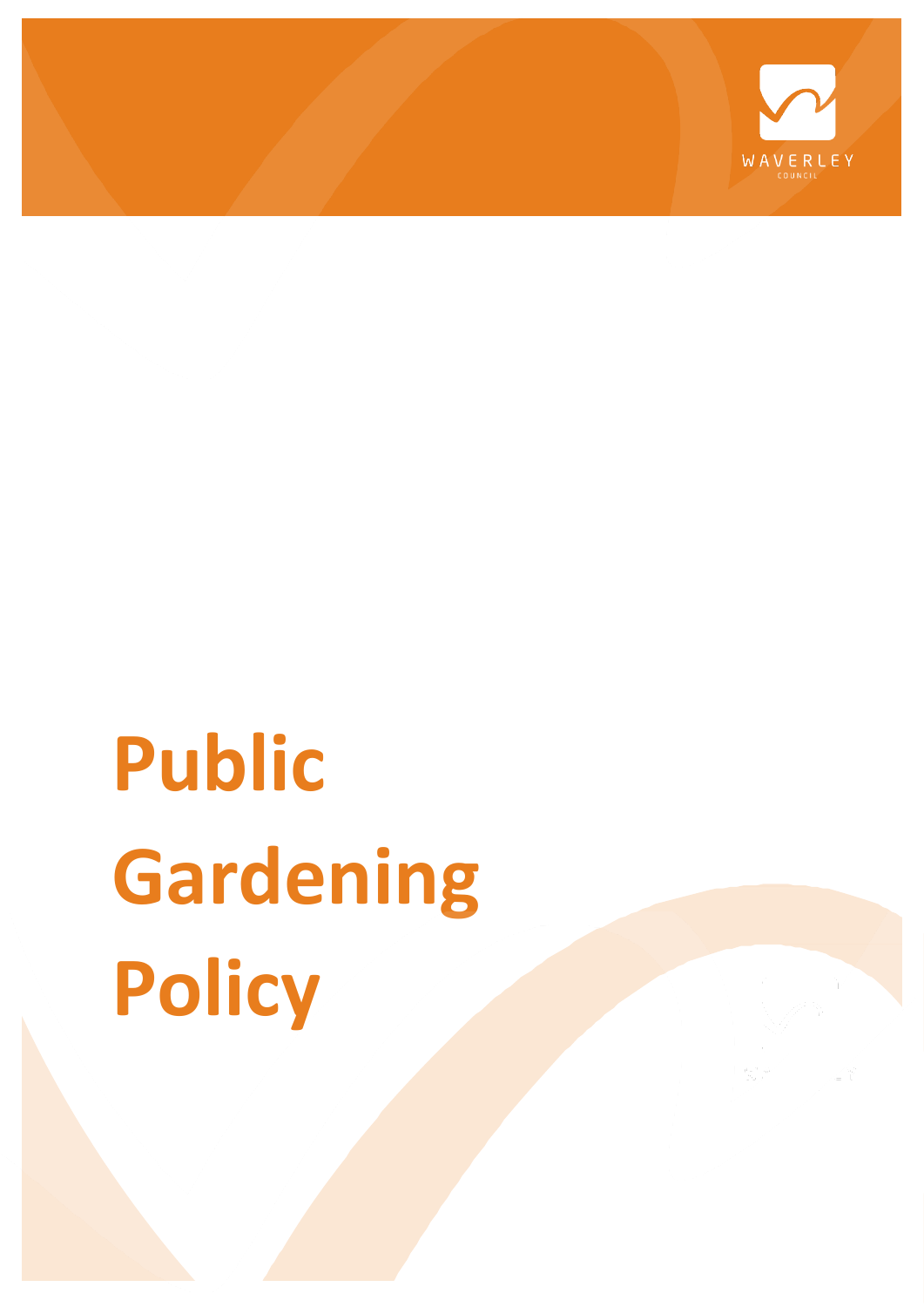| Policy owner                              | Annette Trubenbach                                                                                                                                                                                                                                                                           |
|-------------------------------------------|----------------------------------------------------------------------------------------------------------------------------------------------------------------------------------------------------------------------------------------------------------------------------------------------|
| Approved by                               | Council                                                                                                                                                                                                                                                                                      |
| Date approved                             | 3 May 2022                                                                                                                                                                                                                                                                                   |
| Commencement date                         | <b>June 2022</b>                                                                                                                                                                                                                                                                             |
| <b>TRIM Reference</b>                     | A13/0054                                                                                                                                                                                                                                                                                     |
| Next revision date                        | May 2025                                                                                                                                                                                                                                                                                     |
| Related<br>policies/procedures/guidelines | Verge Garden Guidelines 2021<br>Environmental Action Plan 2018-2030<br>Weed Management Policy 2012<br>Tree Management Policy 2019<br>Our Liveable Places Centres Strategy 2020<br>Street Design Guidelines 2020<br>Public Domain Technical Manual 2020<br>Local Strategic Planning Statement |
|                                           | Sustainable Communities Strategy 2021                                                                                                                                                                                                                                                        |
| <b>Related forms</b>                      | Public Gardening Expression of Interest Form 2021                                                                                                                                                                                                                                            |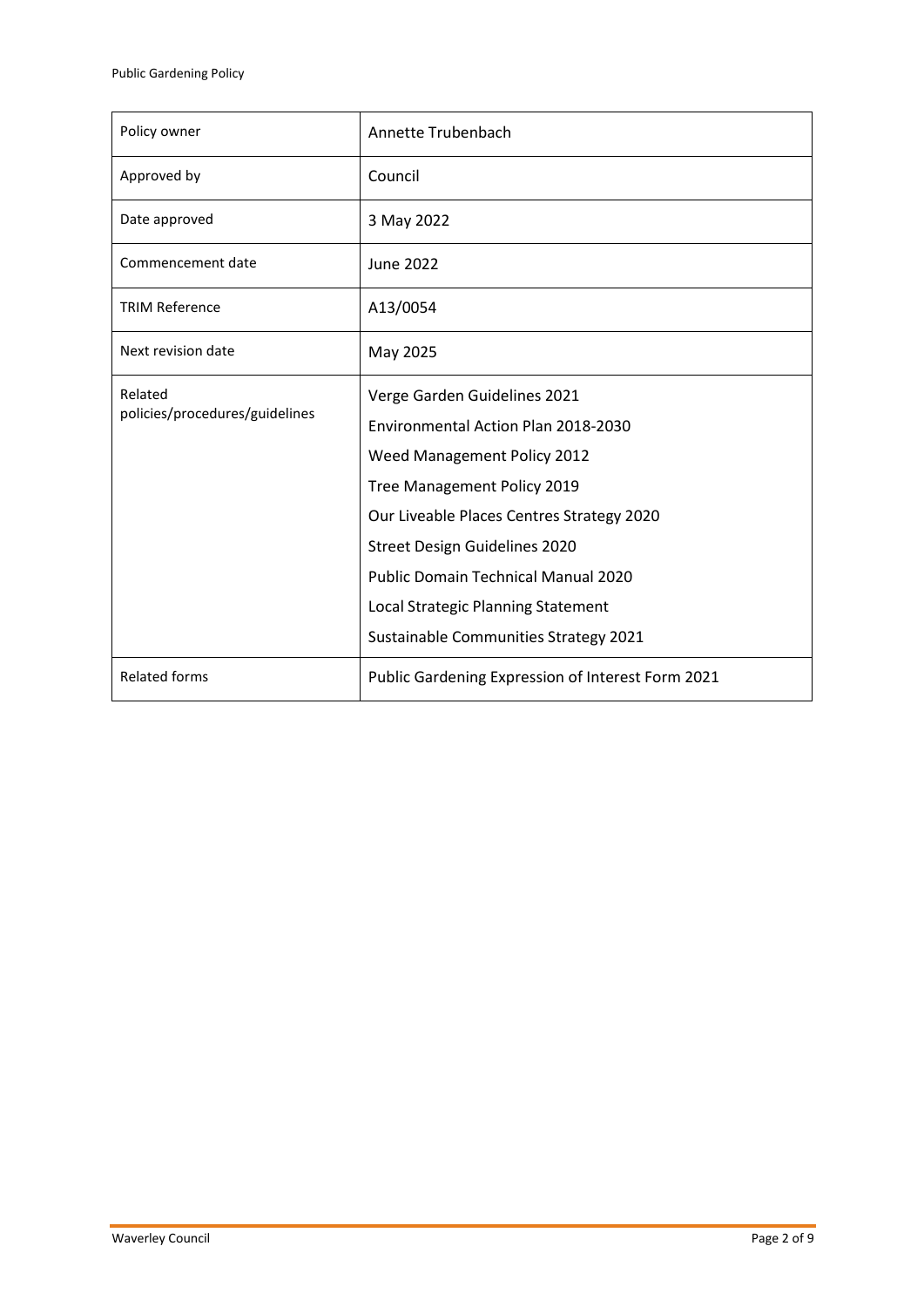# **Table of Contents**

| 1. |                                          |
|----|------------------------------------------|
| 2. |                                          |
| 3. |                                          |
| 4. |                                          |
|    | 4.1 Council Responsibilities             |
|    | 4.2 Policy Implementation and Guidelines |
|    | 4.3 WHS, Risk and Insurance              |
|    | 4.4 Compliance                           |
|    | 4.5 Public Garden Controls               |
| 5. |                                          |
| 6. |                                          |
| 7. |                                          |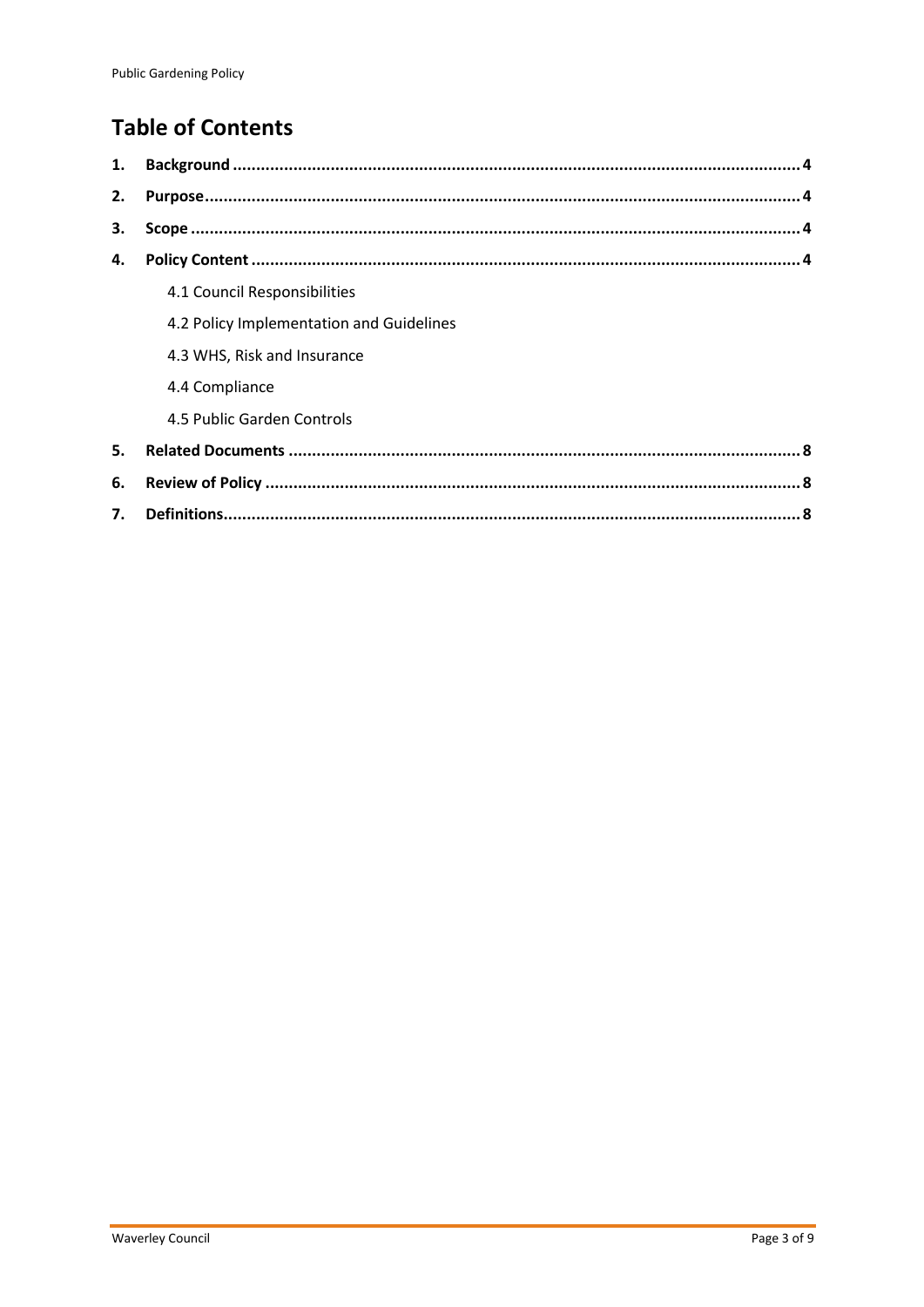## <span id="page-3-0"></span>**1. Background**

<span id="page-3-1"></span>Community interest in all types of gardening in the public domain, including individual resident activities as well as group or neighbourhood projects is steadily increasing. The COVID-19 Pandemic, concerns about climate change and food security, and an increasing appreciation for streetscape aesthetics, neighbourhood amenity and social cohesion have led to a resurgence of community gardens and interests in 'home grown' foods.

Community consultation across the Waverley Local Government Area (LGA) on 'Our Liveable Places' has also demonstrated strong support for increased planting and improved greenery such as planter boxes, community gardens, pocket parks, laneways, roof gardens, green walls and verge gardens.

Council supports public gardening as a valuable activity that contributes to health and well-being, positive social interaction, community development, and environmental education, protection and enhancement. Specific environmental benefits include increased urban biodiversity, reduced heat, improved air quality and reduced stormwater runoff. Council is committed to ensuring that public place gardening contributes to and enhances sustainable and connected public spaces.

## **2. Purpose**

This policy replaces Council's 2013 Public Place Gardening policy and aims to

- enable the community to continue to engage in public domain gardening activities in the LGA
- ensure the public domain is safe and accessible for all
- balance the competing interests and activities taking place in the public domain (pedestrian movements, landscaping, recreation and vehicle access and parking)
- facilitate public gardening activities in accordance with key strategies and plans

Implementation of this broader policy will be supported by a range of specific and more detailed strategies, plans, guidelines, and checklists to ensure the diversity of public place gardens conforms to agreed objectives and outcomes.

### <span id="page-3-2"></span>**3. Scope**

This Policy will apply to planting activities in the public domain of the LGA. State roads, median strips and roundabouts are excluded from this policy, as are Village Centres. To identify where these 'Centres' are in Waverley, refer to the map on Discover:

[https://discover.waverley.nsw.gov.au/connect/analyst/mobile/#/main?mapcfg=%2FAnalyst%2FNam](https://discover.waverley.nsw.gov.au/connect/analyst/mobile/#/main?mapcfg=%2FAnalyst%2FNamedProjects%2FPlanning) [edProjects%2FPlanning](https://discover.waverley.nsw.gov.au/connect/analyst/mobile/#/main?mapcfg=%2FAnalyst%2FNamedProjects%2FPlanning)

## <span id="page-3-3"></span>**4. Policy Content**

#### **4.1.Council Responsibilities**

The public domain is a dynamic and fast changing environment. Individual or group gardening activities in public spaces require careful management of often conflicting stakeholder interests and expectations. This Policy commits Council to: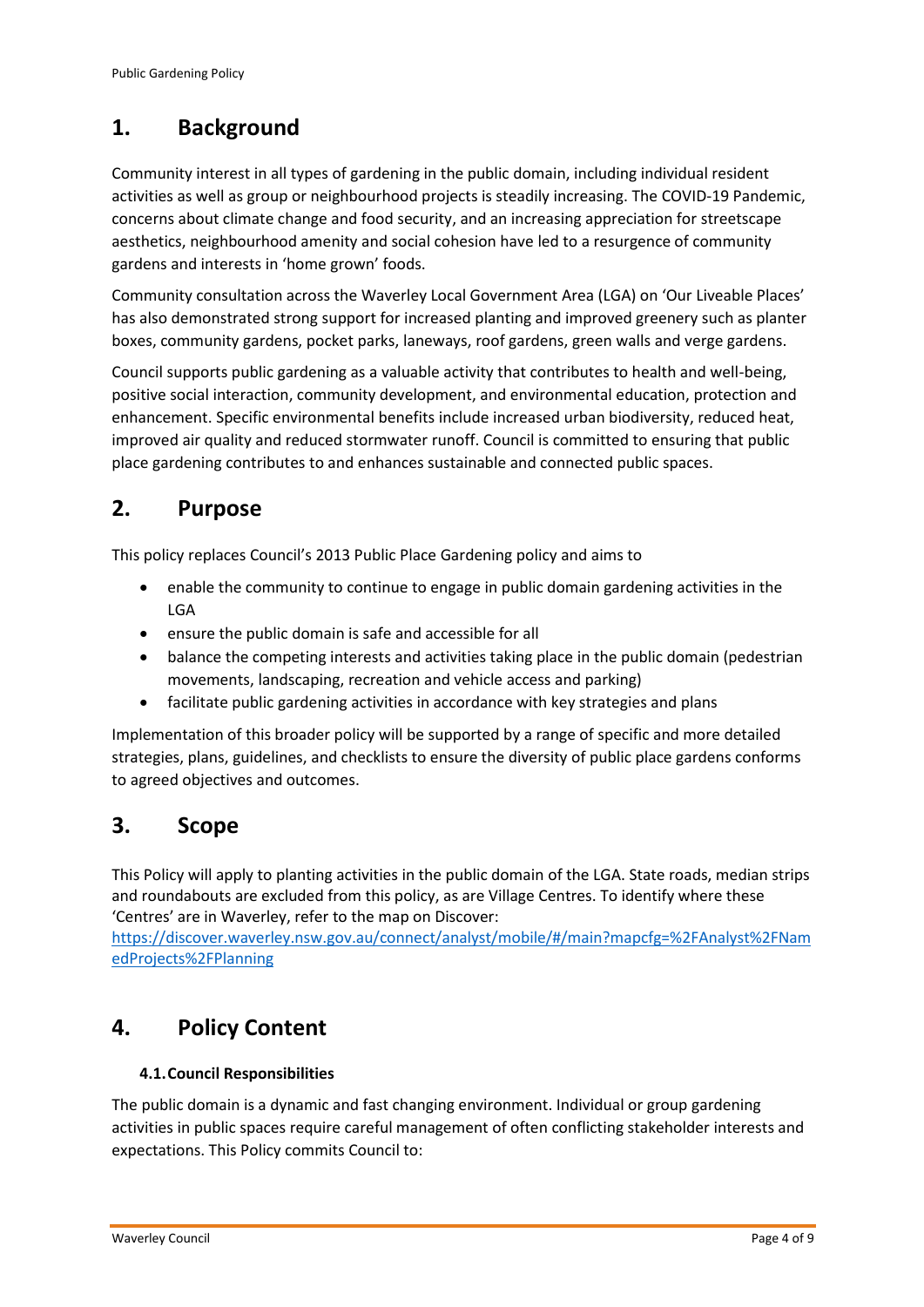- Support streamlined and efficient public gardening application, assessment, and approval processes - where projects fall outside guidelines or are of a complex nature, an internal panel representing relevant technical expertise will assist decision making and approval.
- Assist interested individuals and groups to join existing sites or establish new sites.
- Promote and raise awareness through Council's website, newsletters, publications, workshops, and events.
- Host presentations and workshops to develop skills and capacity.
- Provide information about appropriate native plant species for Waverley.
- Provide information to the public about the operation of groups and activities.
- Connect local gardens and gardeners to each other to help build relationships and encourage the sharing of information, resources, and experiences.
- Prioritise resourcing to projects with greatest community benefit.
- Periodically review guidelines or checklists in consultation with key stakeholders where gaps have been identified.
- Provide feedback and advice where appropriate and resources permit.

#### **4.2 Policy Implementation and Guidelines**

Public gardening can potentially take place across a range of settings and locations (verges, reserves, disused allotments, 'pocket parks', laneways), with some more suitable than others. Council's Public Gardening Policy is supplemented by various guidelines detailing requirements for different types of public gardening activities, including specific criteria, application forms and checklists on establishment and ongoing use of public place garden types. These guidelines form the basis of public garden implementation and management in the Waverley LGA.

In relation to approvals for public gardening:

- Individual verge garden applications that comply with Council's guidelines with evidence provided as part of a completed induction checklist do not require an on-site assessment process.
- Applications for other types of gardens with higher levels of complexity will be assessed and approved based on a set of criteria relating to the location, project viability, risk, suitability, and degree of community support.
- The complexity of the approval process will depend on the nature of the request, type, and scope of project (individual or group) and expertise/resources needed to respond to the specifics of public gardening requests. This involves input from officers across Council departments, with approvals informed by key strategies, policies, and plans (e.g., Open Space and Recreation Strategy; Our Liveable Spaces Strategy; Street Design Manual).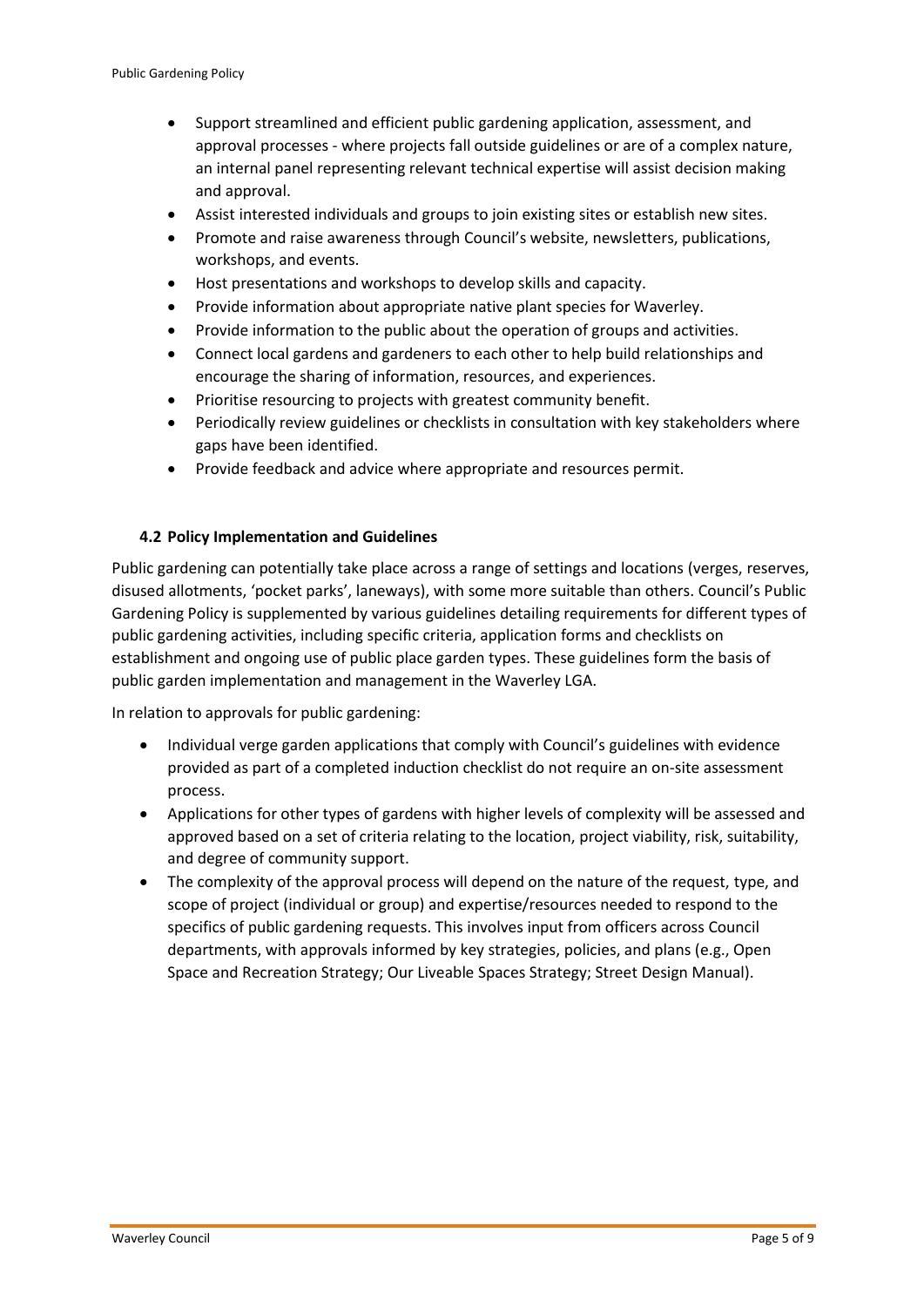

*Figure 1. Public Gardening Approvals Process*

#### **4.3 WHS, Risk and Insurance**

Safety is a high priority of Council. Depending on the type of gardening activity, Council's induction, site risk assessment and risk management processes seek to ensure the safety of gardeners and their potential impact on other public domain users are well managed. Additional information relating to specific garden types, including any insurance requirements and implications, are included in the applicable guidelines. Any business or commercial enterprise that is granted approval under the Public Gardening Policy must take out and keep current applicable public liability insurance of not less than \$20,000,000.

#### **4.4 Compliance**

Waverley Council may revoke an approval and reserves the right to remove a garden where the public gardener or group or activity is not meeting the terms of this Policy, related guidelines, and conditions of approval. This may be the case, for example, if the public gardener or group can no longer maintain the garden. Compliance will be assessed on a case-by-case basis. Gardeners will be advised in writing of the non-compliance and given an opportunity to reinstate the garden to the approved standards.

#### **4.5 Public Gardening Controls**

All public gardening activities covered by this Policy must satisfy the following requirements to allow establishment and ongoing use.

#### **a) Access**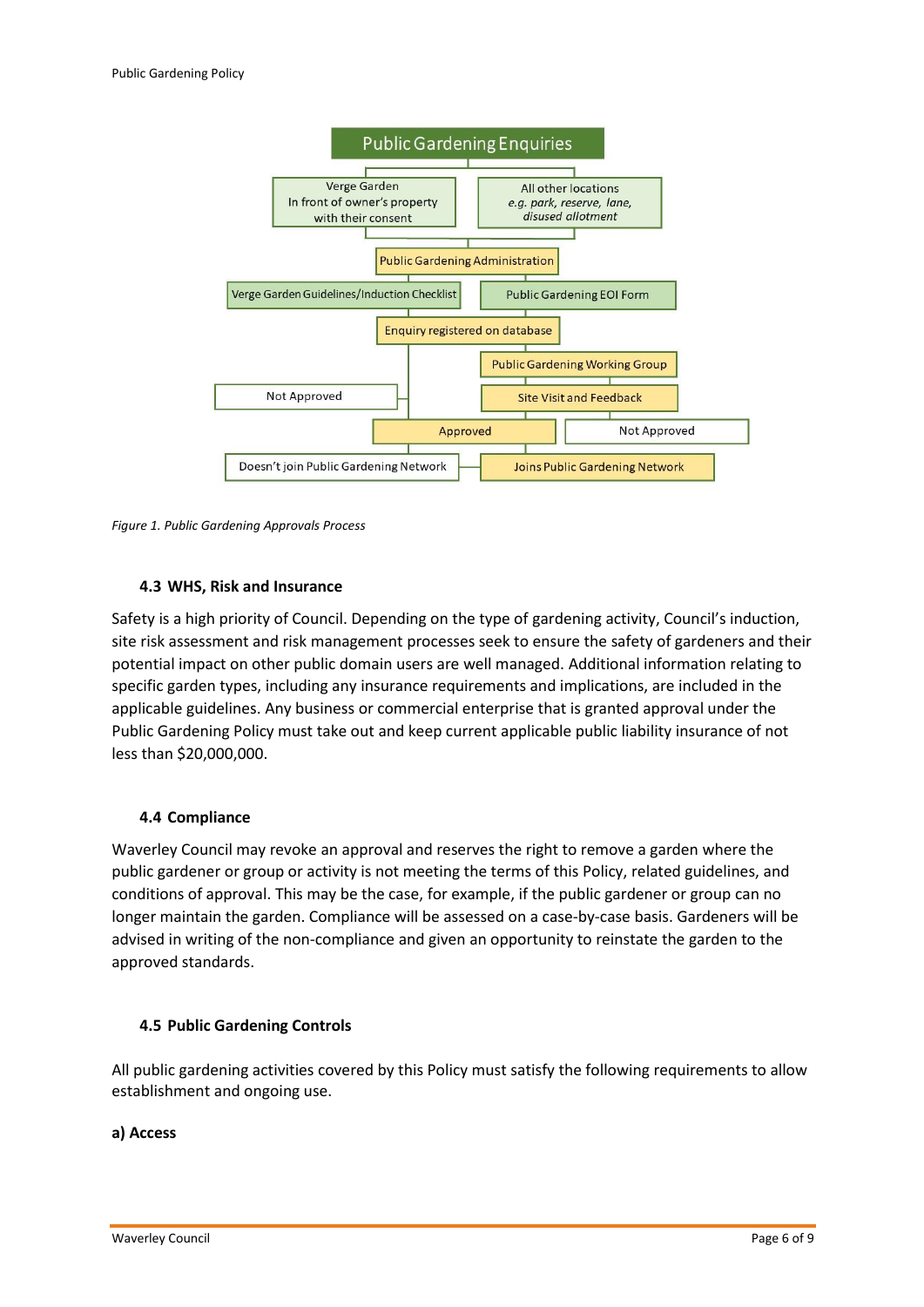Public gardening sites must ensure community safety. Access to existing footpaths and walkways must be maintained. Refer to relevant guidelines for information about specific requirements for plants and planter boxes.

#### **b) Consultation**

Gardening in public spaces preserves, enhances, and creates green spaces that will benefit the greater community and requires community support to succeed in the long term. This Policy requires consultation with and endorsement from neighbours or nearby property owners for new activities. The type of consultation required is outlined in relevant guidelines.

#### **c) Biodiversity Protection**

Waverley's pockets of remnant vegetation are protected under the Waverley Land Environment Plan 2012. Areas containing remnant vegetation or bushland are devoted entirely to conservation and habitat enhancement activities. The only public gardening type permissible in these areas is Bushcare. See Waverley LEP 2012 Terrestrial Biodiversity Maps. These maps show the location of all remnant vegetation or bushland within the Waverley LGA Land adjacent to remnant vegetation is protected through the Waverley Development Control Plan 2012 - Part B3 - Biodiversity.

#### **d) Habitat Corridors**

Linkages between our remnant vegetation, and identified habitat are known as habitat corridors. Habitat can be created by vegetation in all types of public gardening activities, but any new public gardening plantings within the Waverley identified habitat corridors must include a minimum of 50% local native species. This is a requirement of the Waverley Development Control Plan 2012 - Part B3 - Biodiversity which shows the locations of Waverley's habitat corridors.

#### **e) Tree Management**

The management of our urban trees must always be taken into consideration as the provision of shade for cooling our city is an important environmental benefit. Trees are vulnerable to root and soil disturbance. When tree roots are cut, and soil hydrology is altered the impact on the health and appearance of a tree may not be visible for many months afterwards. All trees in Waverley including those in streets, parks and reserves are protected under the provisions of the Development Control Plan 2012, Part B5 - Vegetation Preservation.

#### **f) Plans of Management**

Council has Plans of Management (POM) for many parks and open space areas in the area. Public Gardening activities that occur in an area with an existing POM must be consistent with this Plan.

#### **g) Public Land Management**

Council manages public land located in the LGA in accordance with relevant legislation and guidelines. Use of public land for 'gardening activities' is subject to Council approval. Council reserves the right to withdraw approval to individuals or groups to participate if terms of agreed use are breached. Use of public land for gardening activities does not assign or imply rights to individuals or organisations for use of the land other than the terms set out in user agreements or Site Action Plans, and specific operational guidelines.

#### **h) Public Garden Compost Facilities**

On-site composting facilities may be permissible in limited circumstances when connected to an approved public garden, where the size, and type of compost facility, location and ongoing maintenance have been approved by Council. Any facilities that are not maintained to the required standards may be removed or relocated at Council's discretion.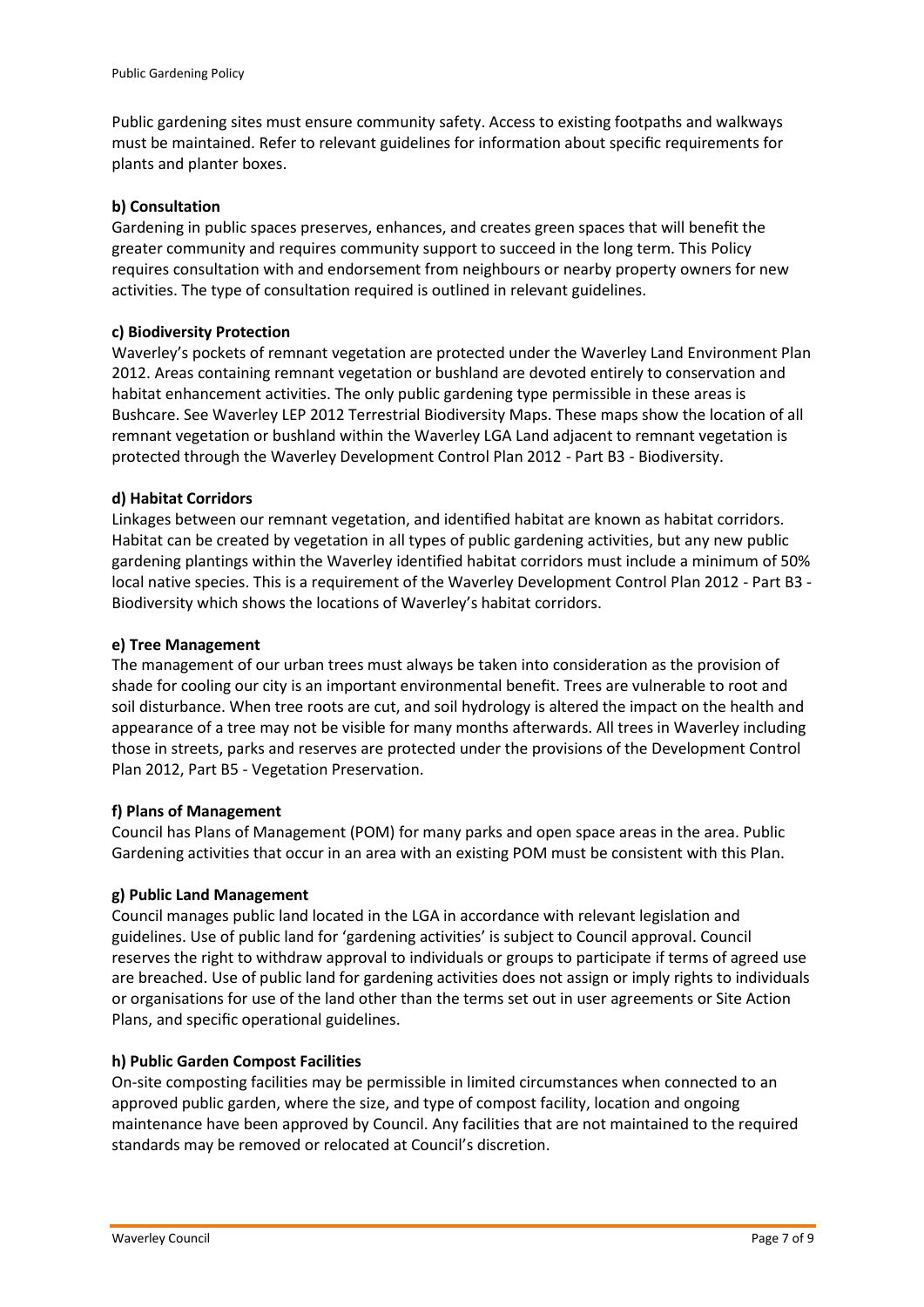#### **i) Soil Contamination**

A range of chemicals occur in urban soils, including trace elements and heavy metals. Their distribution and concentrations are largely unknown. Lead could occur in high levels alongside major roads due to our past use of lead-based fuels. Other contaminants may also be present depending on past uses. Lead does not readily move from soil through to the edible parts of the plant such as leaves and fruits.

- Non-edible and low maintenance plants are generally preferred such as local native species.
- If residents are concerned about lead and other contaminants, they should carry out soil testing to confirm levels or only garden with non-edible plants.
- Personal protective equipment should always be used when gardening in public places.

#### **j) Weed Management**

All public gardens must manage and control environmental weeds. See Waverley Council Weed Management Policy 2012.

## <span id="page-7-0"></span>**5. Related Documents**

- Verge Garden Guidelines 2021
- Public Gardening Expression of Interest Form 2021
- Environmental Action Plan 2018-2030
- Weed Management Policy 2012
- Tree Management Policy 2019
- Our Liveable Places Centres Strategy 2020
- Street Design Guidelines 2020
- Public Domain Technical Manual 2020
- Local Strategic Planning Statement
- Sustainable Communities Strategy 2021

## <span id="page-7-1"></span>**6. Review of Policy**

This Policy will be updated every three years.

## <span id="page-7-2"></span>**7. Definitions**

#### **Public Gardening Types**

Public Gardening in the Waverley Local Government Area includes a range of 'gardening' activities carried out on public land. Public Gardening may be an individual activity, such as a single resident wanting to plant out the verge or request a street tree in front of their home. Public Gardening may also be carried out as a group activity working to an agreed plan. Examples of group Public Gardening include Waverley's Bushcare groups, working to conserve and rehabilitate remnant bushland, a shared garden where members come together to care for a small designate verge or pocket park, or a community garden dedicated to growing food plants.